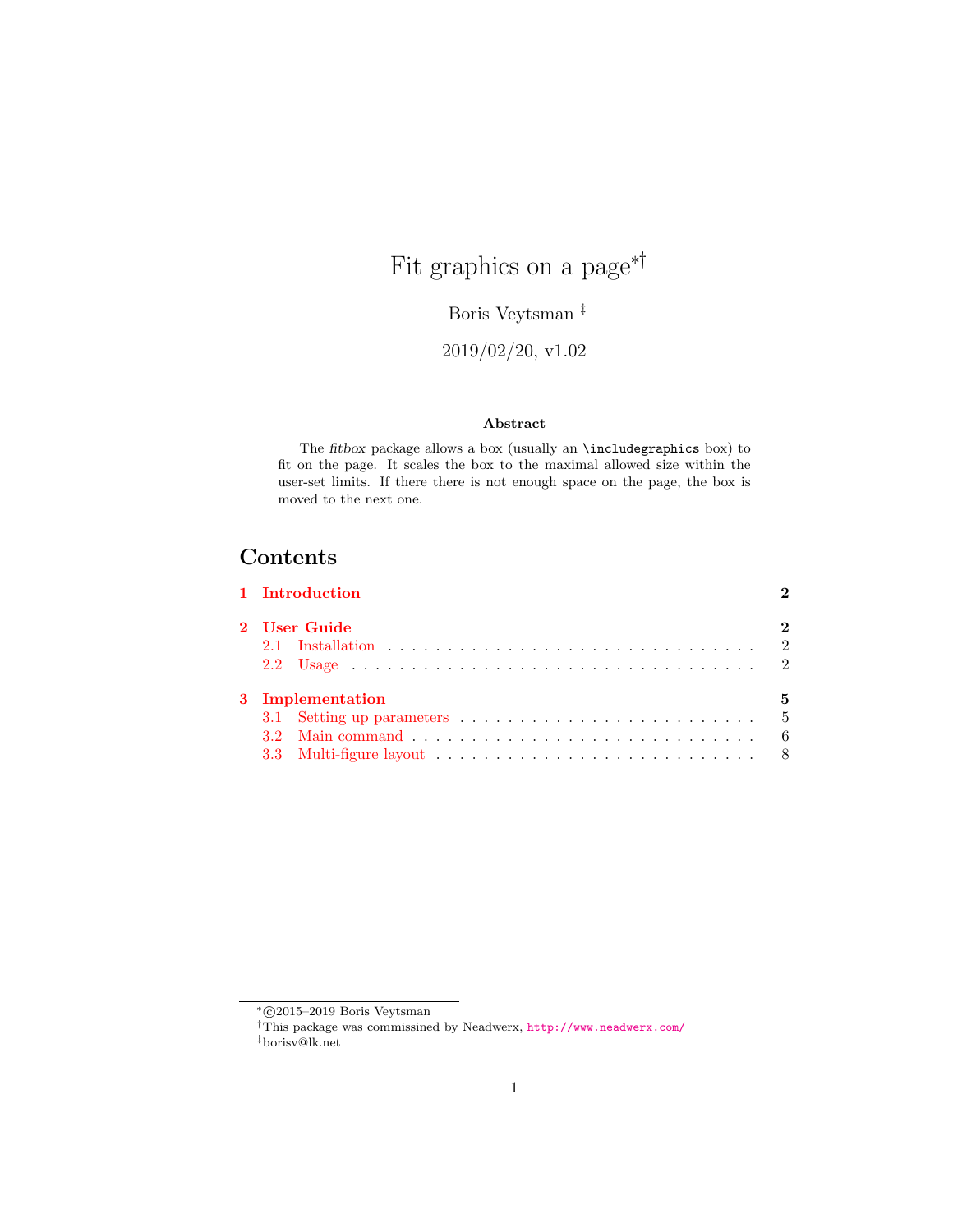### <span id="page-1-0"></span>1 Introduction

How often one puts a picture on a page only to see that LATEX decides to move it to the next one because there is not enough space—while shaving a millimeter off the height would make the difference? This package is intended to alleviate this difference. It uses several strategies to fit a picture on the page, and only if they fail, the picture is moved to the next one.

### <span id="page-1-1"></span>2 User Guide

#### <span id="page-1-2"></span>2.1 Installation

The installation of the class follows the usual practice  $[1]$  for L<sup>AT</sup>EX packages:

- 1. Run latex on fitbox.ins. This will produce the file fitbox.sty.
- <span id="page-1-4"></span>2. Put the file fitbox.sty to the place where LATEX can find it (see [\[1\]](#page-8-0) or the documentation for your T<sub>E</sub>X system).
- <span id="page-1-5"></span>3. Update the database of file names. Again, see [\[1\]](#page-8-0) or the documentation for your T<sub>F</sub>X system for the system-specific details.
- 4. The file fitbox.pdf provides the documentation for the package

As an alternative to items [2](#page-1-4) and [3](#page-1-5) you can just put the files in the working directory where your .tex file is.

#### <span id="page-1-3"></span>2.2 Usage

To use the package, add to the preamble of your document

<span id="page-1-6"></span>\usepackage{fitbox}

\fitbox The main command of the package is \fitbox  $[\langle options \rangle]\{\langle stuff \rangle\}$ . The  $\{\langle \mathit{stuff} \rangle\}$  will be typeset in a box according to the  $[\langle \mathit{options} \rangle]$ . In most cases  $\{\langle stuff\rangle\}$  is an \includegraphics command, but anything that fits into an LRbox can be typeset in this way.

> The  $\{\langle \mathit{stuff} \rangle\}$  is typeset in a box, and then the box is put on the page according to the following algorithm:

- 1. TEX starts a new paragraph.
- 2. The box is scaled up to the maximal dimensions specified by the user (while keeping the aspect ratio).
- 3. If there is not enough space on the page to fit the box, the latter is scaled down as neccessary, but no smaller than the minimal dimensions specified by the user.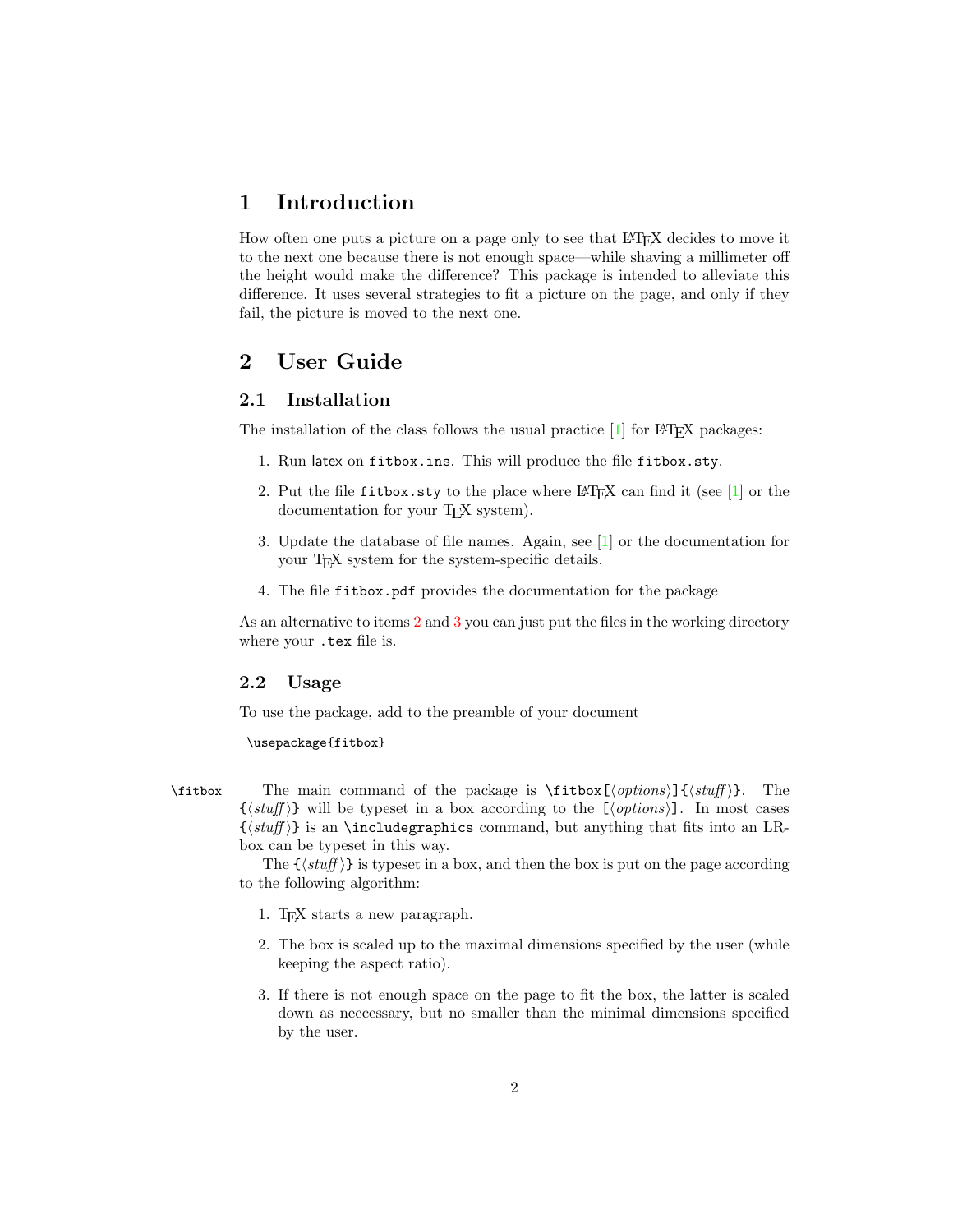- 4. If there is still not enough space, TEX tries to enlarge the page up to the specified limit.
- <span id="page-2-0"></span>5. If this also fails, TEX starts a new page and fits the box there.
- \fitbox\* The starred version \fitbox\* is intended to be used inside floats, where page length is not well defined. This command uses only the first two steps of the alogithm above, scaling the box up to the maximal dimensions provided by the user.
- \fitboxset The options can be set individually for each \fitbox command, or globally using the command \fitboxset, for example,

<span id="page-2-2"></span><span id="page-2-1"></span>\fitboxset{maxwidth=\textwidth, minwidth=\fitboxnatwidth}

\fitboxnatwidth The options of the package use key-value interface. Often the values \fitboxnatheight are dimensions; in these cases the special dimensions \fitboxnatwidth and \fitboxnatheight can be used; they are equal to natural dimensions of the box. Note that height and \fitboxnatheight are actually *total heights*, including both height and depth of the corresponding boxes. For example,

#### \fitboxset{minheight=0.5\fitboxnatheight}

- means that the box cannot be scaled down more than 50%. The following options are recognized by the **\fitbox** command:
- maxheight: The maximal total height of the box. By default \textheight.
- maxwidth: The maximal width of the box. By default the size of the current box to be constructed.
- minheight: The minimal height of the box. By default \fitboxnatheight.
- minwidth: The minimal width of the box. By default \fitboxnatwidth.
- belowboxspace: The height of the space that must be left below the box (e.g. for a caption). By default zero.
- <span id="page-2-3"></span>maxenlargepage: The maximal amount to add to the current page. By default zero.

 $\Set{\text{SetFitboxLayout}}$  Since version 1.02 the package added the functionality of FigSize package [\[2\]](#page-8-1). The latter has a handy command \SetFigLayout, which can be used to scale all figures on a page. This package uses the command \SetFitboxLayout that somewhat mimics \SetFigLayout. The macro has the arguments \SetFitboxLayout  $[\langle keys \rangle]{\langle rows \rangle}$ { $\langle columns \rangle$ } and helps to scale the boxes into a grid. However, unlike FigSize package, we do not redefine \includegraphics command: you should use \fitbox for your graphics. The command \SetFitboxLayout is just \fitboxset with special values of the parameters. These commands can be mixed, with the latest command overriding the previous ones.

The following keys are recognized by the \SetFitboxLayout command: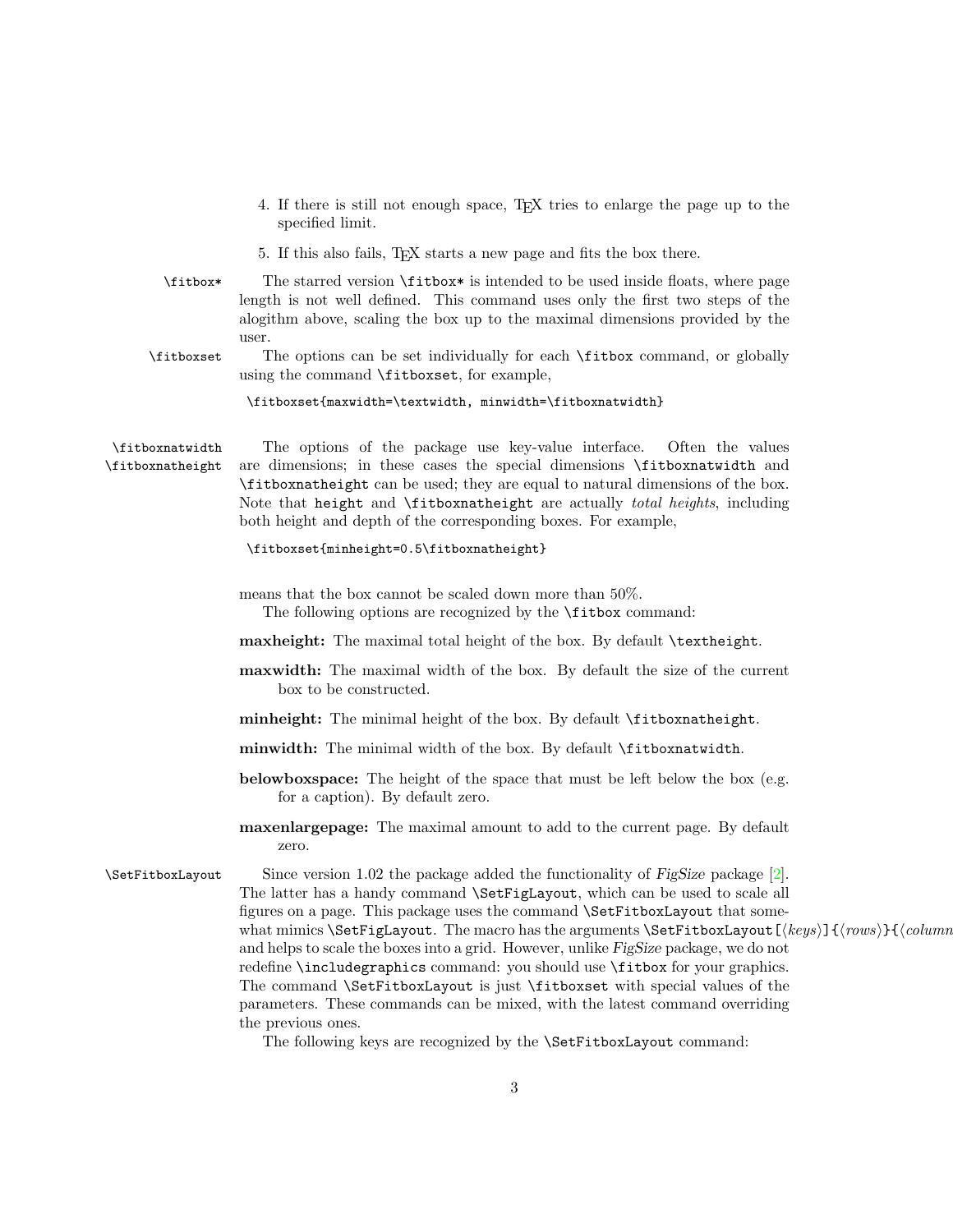- colsep: the distance between the columns; by default the size of \quad.
- colsepexpr: if set, the width of the expression becomes colsep. For example, colsepexpr=\quad makes separation between the columns the size of \quad.
- maincapheight: The height of the main caption. By default, \abovecaptionskip+  $\begin{array}{c}$  \belowcaptionskip + n \baselineskip) where n is the expected number of lines in the main caption (by default 1).
- maincaplines: The number of lines in the main caption. By default 1.
- subcapheight: The height of the subcaption. By default, \abovecaptionskip+  $\be$ lowcaptionskip + m $\baselineskip$  where m is the expected number of lines in the subcaptions (by default 0).
- subcaplines: The number of lines in the subcaptions. By default 0.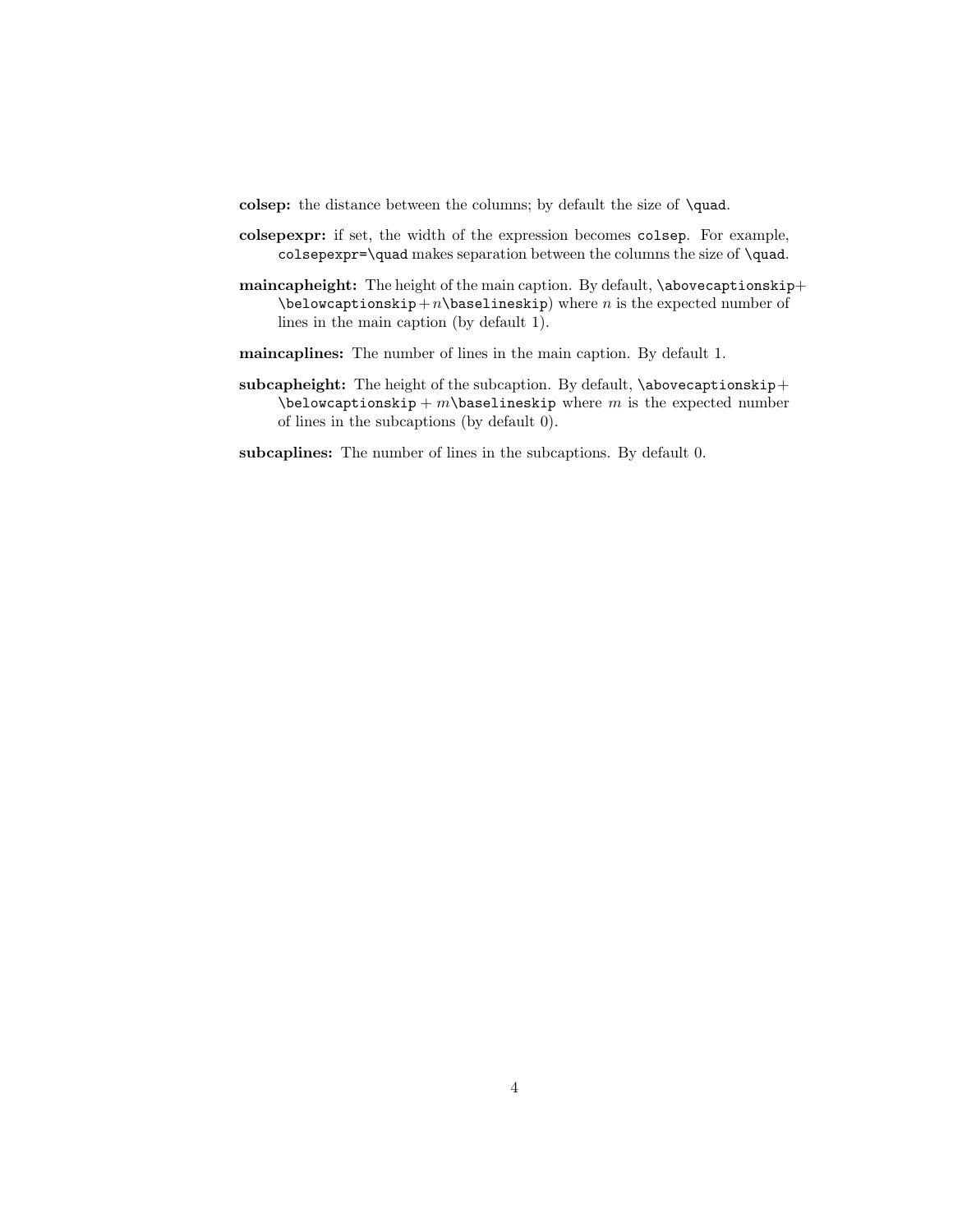#### <span id="page-4-2"></span><span id="page-4-0"></span>3 Implementation

 $\langle$ \*style $\rangle$ 

#### <span id="page-4-33"></span><span id="page-4-32"></span><span id="page-4-31"></span><span id="page-4-29"></span><span id="page-4-20"></span><span id="page-4-19"></span><span id="page-4-18"></span><span id="page-4-6"></span><span id="page-4-5"></span><span id="page-4-4"></span><span id="page-4-3"></span><span id="page-4-1"></span>3.1 Setting up parameters

```
\fitboxnatheight The total height of the box
                   2 \newdimen\fitboxnatheight
\fitboxnatwidth The total width of the box
                   3 \newdimen\fitboxnatwidth
                     We use xkeyval interface:
                   4 \RequirePackage{xkeyval}
                   5 \define@cmdkeys{FTBX}{maxheight, minheight, maxwidth, minwidth,
                   6 belowboxspace, maxenlargepage, colsep, maincapheight,
                   7 subcapheight}
                     Setting some keys changes other keys
                   8 \define@key{FTBX}{colsepexpr}{%
                   9 \setbox\@tempboxa=\hbox{#1}%
                  10 \edef\cmdKV@FTBX@colsep{\wd\@tempboxa}}
                  11 \define@key{FTBX}{maincaplines}{%
                  12 \@tempdima=\z@
                  13 \advance\@tempdima by #1\baselineskip\relax
                  14 \ifnum#1>0\relax
                  15 \advance\@tempdima by \parskip
                  16 \fi
                  17 \advance\@tempdima by \abovecaptionskip
                  18 \advance\@tempdima by \belowcaptionskip
                  19 \edef\cmdKV@FTBX@maincapheight{\the\@tempdima}}
                  20 \define@key{FTBX}{subcaplines}{%
                  21 \@tempdima=\z@
                  22 \advance\@tempdima by #1\baselineskip\relax
                  23 \ifnum#1>0\relax
                  24 \advance\@tempdima by \parskip
                  25 \overline{1}26 \advance\@tempdima by \abovecaptionskip
                  27 \advance\@tempdima by \belowcaptionskip
                  28 \edef\cmdKV@FTBX@subcapheight{\the\@tempdima}}
     \fitboxset Setting everything
                  29 \def\fitboxset#1{\setkeys{FTBX}{#1}}
                     The defaults
                  30 \fitboxset{maxheight=\textheight, minheight=\fitboxnatheight,
                  31 maxwidth=\hsize, minwidth=\fitboxnatwidth,
```
- <span id="page-4-30"></span><span id="page-4-28"></span><span id="page-4-27"></span><span id="page-4-25"></span><span id="page-4-23"></span><span id="page-4-22"></span><span id="page-4-21"></span><span id="page-4-17"></span><span id="page-4-16"></span><span id="page-4-15"></span><span id="page-4-14"></span><span id="page-4-13"></span><span id="page-4-12"></span><span id="page-4-11"></span><span id="page-4-10"></span><span id="page-4-9"></span><span id="page-4-8"></span><span id="page-4-7"></span>belowboxspace=0pt, maxenlargepage=0pt, colsepexpr={aaa},
- maincaplines=1, subcaplines=0}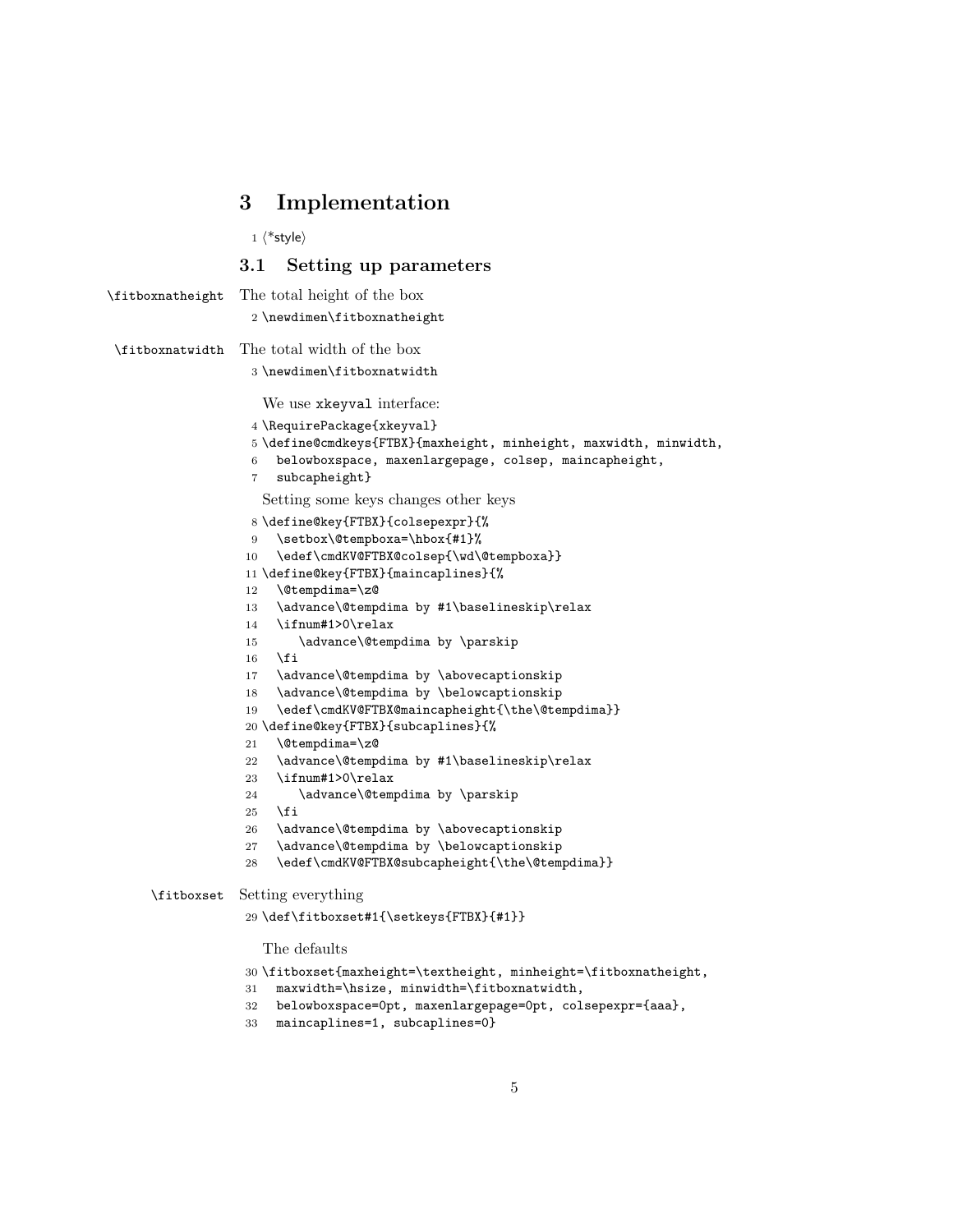## <span id="page-5-36"></span><span id="page-5-35"></span><span id="page-5-34"></span><span id="page-5-33"></span><span id="page-5-32"></span><span id="page-5-31"></span><span id="page-5-29"></span><span id="page-5-26"></span><span id="page-5-25"></span><span id="page-5-23"></span><span id="page-5-22"></span><span id="page-5-21"></span><span id="page-5-15"></span><span id="page-5-14"></span><span id="page-5-8"></span><span id="page-5-2"></span><span id="page-5-1"></span><span id="page-5-0"></span>3.2 Main command

<span id="page-5-41"></span><span id="page-5-40"></span><span id="page-5-39"></span><span id="page-5-38"></span><span id="page-5-37"></span><span id="page-5-30"></span><span id="page-5-28"></span><span id="page-5-27"></span><span id="page-5-24"></span><span id="page-5-20"></span><span id="page-5-19"></span><span id="page-5-18"></span><span id="page-5-17"></span><span id="page-5-16"></span><span id="page-5-13"></span><span id="page-5-12"></span><span id="page-5-11"></span><span id="page-5-10"></span><span id="page-5-9"></span><span id="page-5-7"></span><span id="page-5-6"></span><span id="page-5-5"></span><span id="page-5-4"></span><span id="page-5-3"></span>

|                         | <b>\FTBX@box</b> The box which will held the stuff to be typeset<br>34 \newbox\FTBX@box |
|-------------------------|-----------------------------------------------------------------------------------------|
| \FTBX@desired@maxheight | The desired maximal height<br>35 \newdimen\FTBX@desired@maxheight                       |
| \FTBX@desired@minheight | The desired minimal height                                                              |
|                         | 36 \newdimen\FTBX@desired@minheight                                                     |
| \FTBX@available@height  | The desired available height                                                            |
|                         | 37 \newdimen\FTBX@available@height                                                      |
| \fitbox                 | The main command                                                                        |
|                         | 38 \def\fitbox{\@ifstar\@@fitbox\@fitbox}                                               |
| <b>\@fitbox</b>         | The main command—"normal" version                                                       |
|                         | 39 \newcommand\@fitbox[2][]{\noindent                                                   |
|                         | \fitboxset{#1}%<br>40                                                                   |
|                         | \setbox\FTBX@box=\hbox{#2}%<br>41                                                       |
|                         | \fitboxnatwidth=\wd\FTBX@box\relax<br>42                                                |
|                         | \fitboxnatheight=\ht\FTBX@box\relax<br>43                                               |
|                         | \advance\fitboxnatheight by \dp\FTBX@box\relax<br>44                                    |
|                         | % Checking the sizes<br>45                                                              |
|                         | \expandafter\ifdim\cmdKV@FTBX@minwidth>\columnwidth\relax<br>46                         |
|                         | \PackageWarning{fitbox}{Minimal width is too large. Consider<br>47                      |
|                         | changing it to \the\hsize}%<br>48                                                       |
|                         | \fi<br>49                                                                               |
|                         | \expandafter\ifdim\cmdKV@FTBX@maxwidth>\hsize\relax<br>50                               |
|                         | \PackageWarning{fitbox}{Desired width is too large.<br>Consider<br>51                   |
|                         | changing it to \the\hsize}%<br>52                                                       |
|                         | \fi<br>53                                                                               |
|                         | \expandafter\ifdim\cmdKV@FTBX@minheight>\textheight\relax<br>54                         |
|                         | \PackageWarning{fitbox}{Minimal height is too large.<br>55                              |
|                         | Consider changing it to \the\textheight}%<br>56                                         |
|                         | \fi<br>57                                                                               |
|                         | \expandafter\ifdim\cmdKV@FTBX@maxheight>\textheight\relax<br>58                         |
|                         | \PackageWarning{fitbox}{Desired height is too large.<br>59                              |
|                         | Consider changing it to \the\textheight}%<br>60                                         |
|                         | \fi<br>61                                                                               |
|                         | % Calculating the minimal and maximal height<br>62                                      |
|                         | \Gscale@div{\@FTBX@tempa}{\cmdKV@FTBX@maxwidth}{\fitboxnatwidth}%<br>63                 |
|                         | \FTBX@desired@maxheight=\@FTBX@tempa\fitboxnatheight\relax<br>64                        |
|                         | \expandafter\ifdim\cmdKV@FTBX@maxheight<\FTBX@desired@maxheight\relax<br>65             |
|                         | \expandafter\FTBX@desired@maxheight=\cmdKV@FTBX@maxheight\relax<br>66                   |
|                         | \fi<br>67                                                                               |
|                         | \Gscale@div{\@FTBX@tempa}{\cmdKV@FTBX@minwidth}{\fitboxnatwidth}%<br>68                 |
|                         | \FTBX@desired@minheight=\@FTBX@tempa\fitboxnatheight\relax<br>69                        |
|                         |                                                                                         |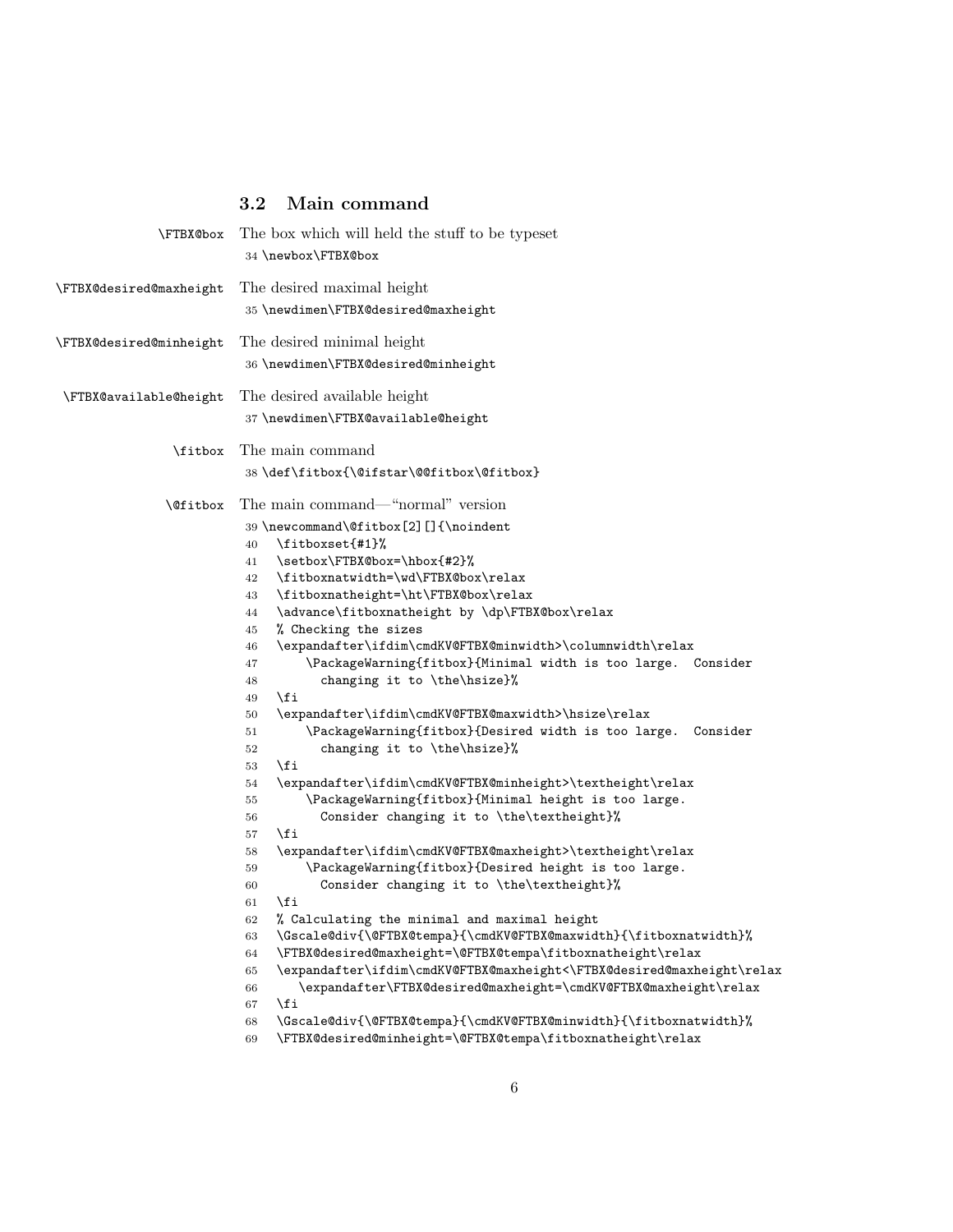```
70 \expandafter\ifdim\cmdKV@FTBX@minheight>\FTBX@desired@minheight\relax
          71 \expandafter\FTBX@desired@minheight=\cmdKV@FTBX@minheight\relax
          72 \sqrt{fi}73 \ifdim\FTBX@desired@minheight>\FTBX@desired@maxheight\relax
          74 \PackageWarning{fitbox}{Desired min scale exceeds desired max
          75 scale.}%
          76 \fi
          77 \FTBX@available@height=\pagegoal\relax
          78 \ifdim\FTBX@available@height>\vsize\relax
          79 \FTBX@available@height=\vsize
          80 \foralli
          81 \advance\FTBX@available@height by -\pagetotal\relax
          82 \advance\FTBX@available@height by -\cmdKV@FTBX@belowboxspace\relax
          83 \advance\FTBX@available@height by -\baselineskip\relax
          84 \ifdim\FTBX@desired@maxheight>\FTBX@available@height\relax
          85 \ifdim\FTBX@available@height<\FTBX@desired@minheight\relax
          86 \@tempdima=\FTBX@desired@minheight\relax
          87 \advance\@tempdima by
          88 -\FTBX@available@height\relax
          89 \expandafter\ifdim\cmdKV@FTBX@maxenlargepage<\@tempdima\relax
          90 \newpage
          91 \resizebox*{!}{\FTBX@desired@maxheight}{\box\FTBX@box}%
          92 \qquad \text{lelesc}93 \enlargethispage{\@tempdima}%
          94 \resizebox*{!}{\FTBX@desired@minheight}{\box\FTBX@box}%
          95 \fi
          96 \else
          97 \resizebox*{!}{\FTBX@available@height}{\box\FTBX@box}%
          98 \fi
          99 \text{ kg}100 \resizebox*{!}{\FTBX@desired@maxheight}{\box\FTBX@box}%
          101 \fi
          102 }
\@@fitbox The main command—"starred" version. Simplified computations.
          103 \newcommand\@@fitbox[2][]{\noindent
          104 \fitboxset{#1}%
          105 \setbox\FTBX@box=\hbox{#2}%
          106 \fitboxnatwidth=\wd\FTBX@box\relax
          107 \fitboxnatheight=\ht\FTBX@box\relax
          108 \advance\fitboxnatheight by \dp\FTBX@box\relax
          109 % Checking the sizes
          110 \expandafter\ifdim\cmdKV@FTBX@minwidth>\columnwidth\relax
          111 \PackageWarning{fitbox}{Minimal width is too large. Consider
          112 changing it to \the\hsize}%
          113 \fi
          114 \expandafter\ifdim\cmdKV@FTBX@maxwidth>\hsize\relax
          115 \PackageWarning{fitbox}{Desired width is too large. Consider
          116 changing it to \the\hsize}%
          117 \fi
```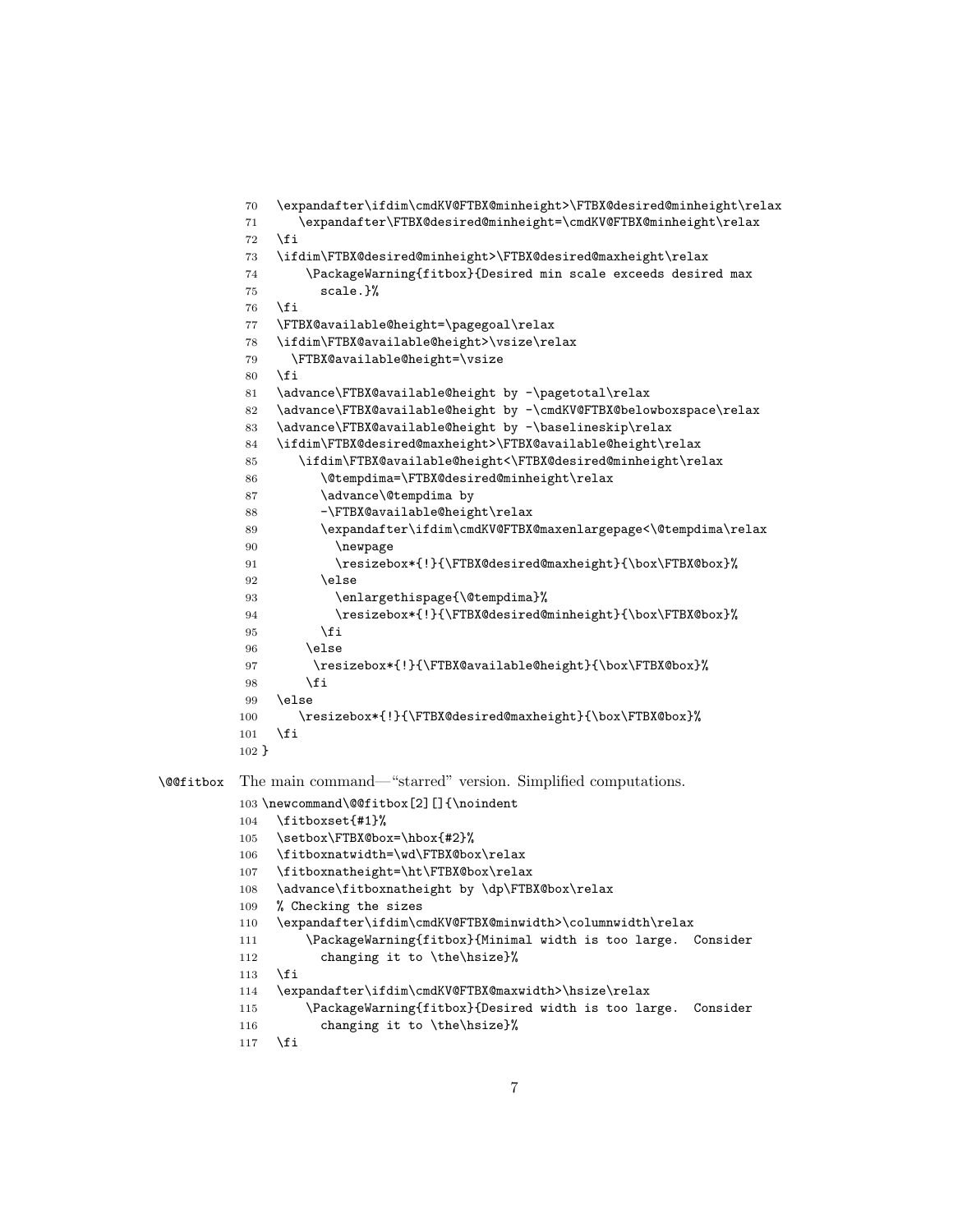```
118 \expandafter\ifdim\cmdKV@FTBX@minheight>\textheight\relax
119 \PackageWarning{fitbox}{Minimal height is too large.
120 Consider changing it to \the\textheight}%
121 \fi
122 \expandafter\ifdim\cmdKV@FTBX@maxheight>\textheight\relax
123 \PackageWarning{fitbox}{Desired height is too large.
124 Consider changing it to \the\textheight}%
125 \fi
126 % Calculating the minimal and maximal height
127 \Gscale@div{\@FTBX@tempa}{\cmdKV@FTBX@maxwidth}{\fitboxnatwidth}%
128 \FTBX@desired@maxheight=\@FTBX@tempa\fitboxnatheight\relax
129 \expandafter\ifdim\cmdKV@FTBX@maxheight<\FTBX@desired@maxheight\relax
130 \expandafter\FTBX@desired@maxheight=\cmdKV@FTBX@maxheight\relax
131 \fi
132 \Gscale@div{\@FTBX@tempa}{\cmdKV@FTBX@minwidth}{\fitboxnatwidth}%
133 \FTBX@desired@minheight=\@FTBX@tempa\fitboxnatheight\relax
134 \expandafter\ifdim\cmdKV@FTBX@minheight>\FTBX@desired@minheight\relax
135 \expandafter\FTBX@desired@minheight=\cmdKV@FTBX@minheight\relax
136 \fi
137 \ifdim\FTBX@desired@minheight>\FTBX@desired@maxheight\relax
138 \PackageWarning{fitbox}{Desired min scale exceeds desired max
139 scale.}%
140 \quad \text{If}141 \resizebox*{!}{\FTBX@desired@maxheight}{\box\FTBX@box}%
142 }
```
#### <span id="page-7-34"></span><span id="page-7-30"></span><span id="page-7-28"></span><span id="page-7-27"></span><span id="page-7-23"></span><span id="page-7-22"></span><span id="page-7-17"></span><span id="page-7-5"></span><span id="page-7-4"></span><span id="page-7-0"></span>3.3 Multi-figure layout

<span id="page-7-35"></span>\SetFitboxLayout A macro styles after \SetFigsizeLayout of FigSize package.

<span id="page-7-31"></span>\newcommand\SetFitboxLayout[3][]{%

```
144 \fitboxset{#1}%
145 \@tempdima=\textheight
146 \advance\@tempdima by -\cmdKV@FTBX@maincapheight\relax
147 \divide\@tempdima by #2\relax
148 \advance\@tempdima by -\cmdKV@FTBX@subcapheight\relax
149 \edef\cmdKV@FTBX@maxheight{\the\@tempdima}%
150 \@tempdima=\columnwidth
151 \@tempdimb=\cmdKV@FTBX@colsep\relax
```
- <span id="page-7-16"></span><span id="page-7-12"></span><span id="page-7-11"></span><span id="page-7-10"></span>152 \advance\@tempdima by -#3\@tempdimb\relax
- <span id="page-7-13"></span>153 \advance\@tempdima by \@tempdimb\relax
- <span id="page-7-14"></span>\divide\@tempdima by #3\relax
- <span id="page-7-15"></span>\edef\cmdKV@FTBX@maxwidth{\the\@tempdima}%
- }

157  $\langle$ /style $\rangle$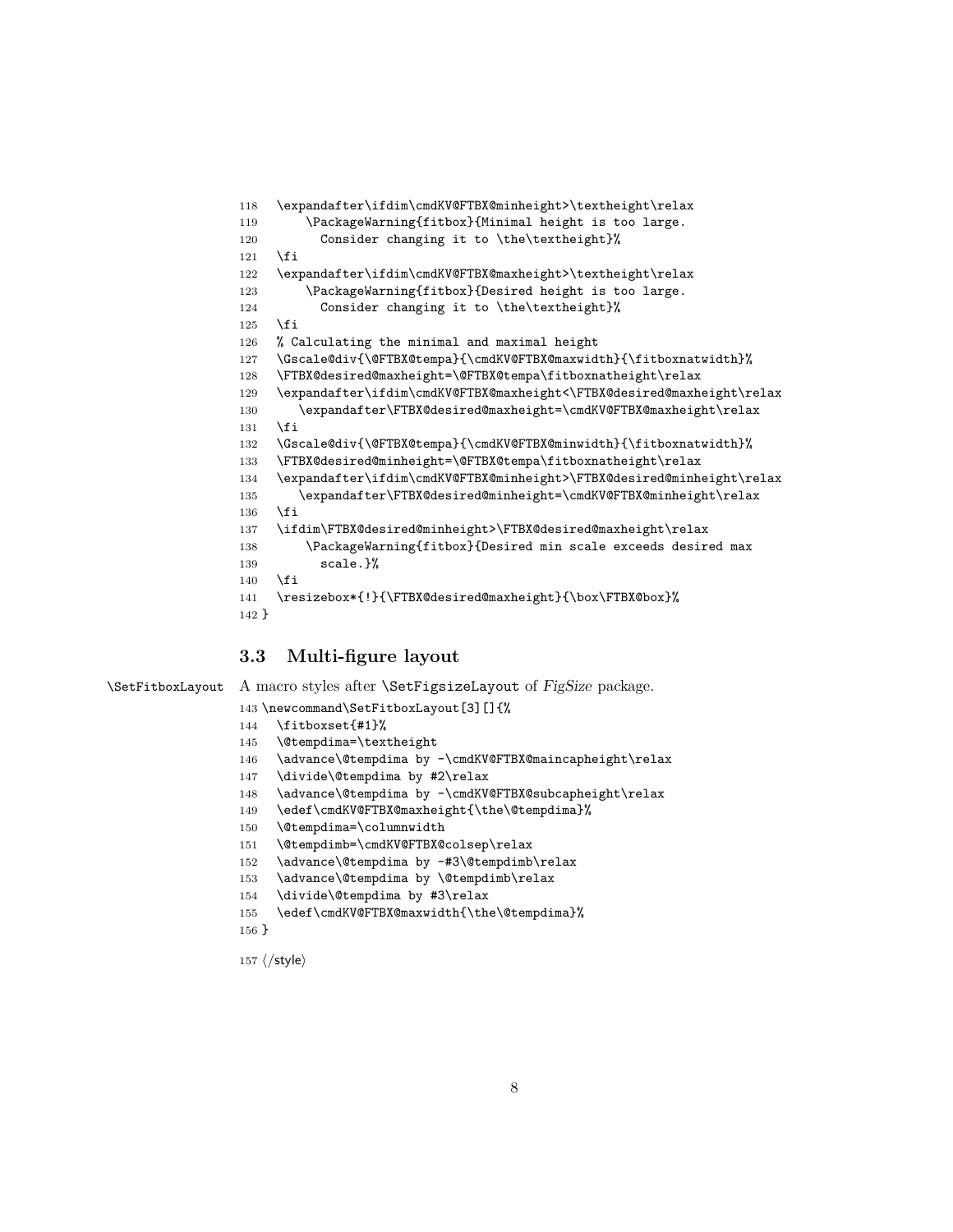# References

- <span id="page-8-0"></span>[1] UK TEX Users Group. UK list of TEX frequently asked questions. [http:](http://www.tex.ac.uk/cgi-bin/texfaq2html) [//www.tex.ac.uk/cgi-bin/texfaq2html](http://www.tex.ac.uk/cgi-bin/texfaq2html), 2015.
- <span id="page-8-1"></span>[2] Anthony A. Tanbakuchi. The FigSize Package, March 2002. [https://ctan.](https://ctan.org/pkg/figsize) [org/pkg/figsize](https://ctan.org/pkg/figsize).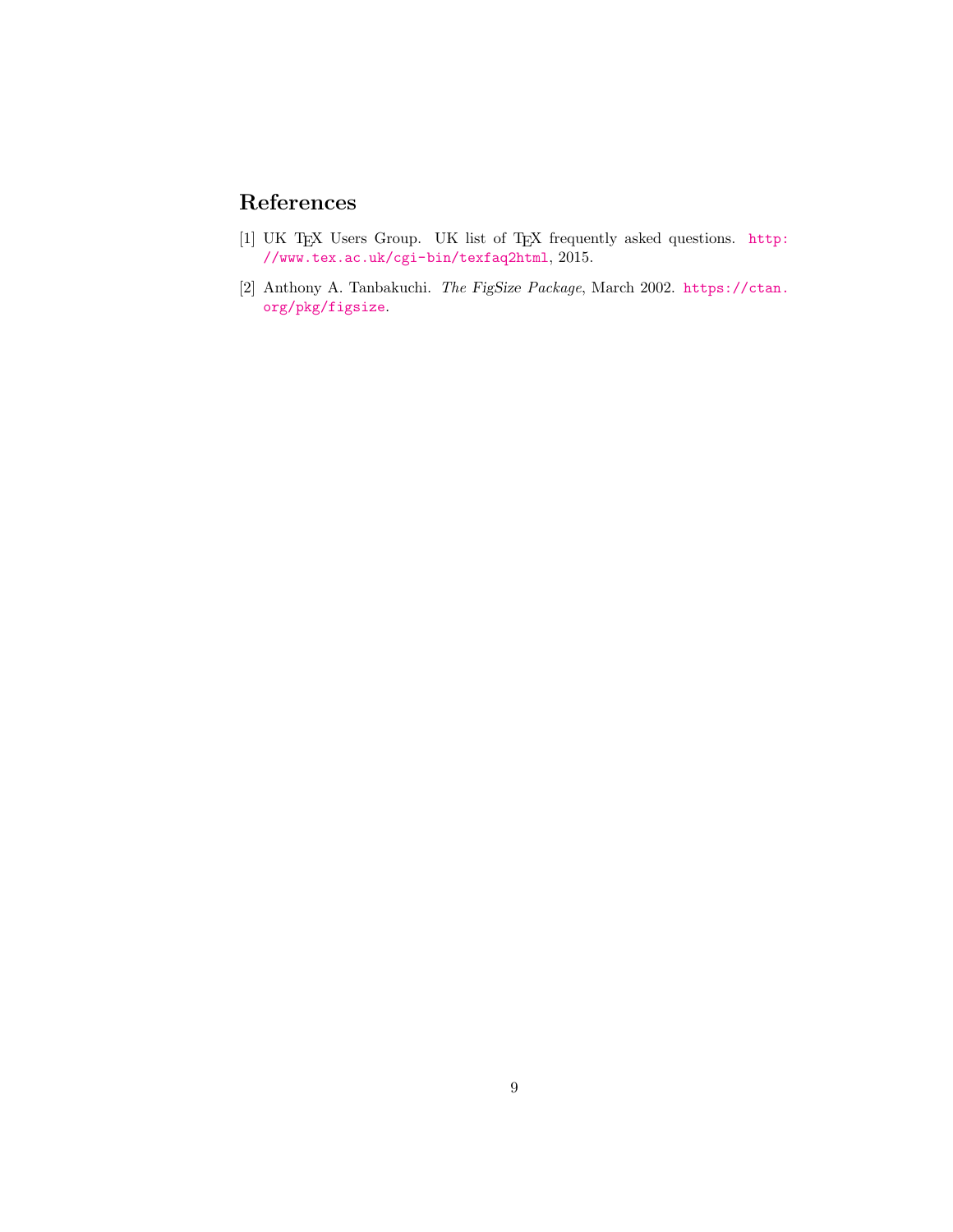# Change History

## v1.01

| <b>\@@fitbox:</b> Do not force width<br>adjustment $\ldots \ldots \ldots \ldots 7$ |  |
|------------------------------------------------------------------------------------|--|
| <b>\@fitbox:</b> Do not force width                                                |  |
| adjustment $\ldots \ldots \ldots \ldots 6$                                         |  |
| General: Changed maximal width . 5                                                 |  |
| New keys for $\Set{SetFitboxLayout} 5$                                             |  |
| v1.02                                                                              |  |
| \@@fitbox:\noident instead of                                                      |  |
| (suggested by)                                                                     |  |
| Frank Mittelbach) $\ldots \ldots \ldots$ 7                                         |  |
|                                                                                    |  |

| Split into normal and starred              |  |
|--------------------------------------------|--|
|                                            |  |
| <b>\@fitbox: \noident instead of</b>       |  |
| \leavevmode (suggested by                  |  |
| Frank Mittelbach) $\ldots \ldots \ldots 6$ |  |
| Split into normal and starred              |  |
| version 6                                  |  |
| \SetFitboxLayout: Key-value                |  |
| interface $\dots\dots\dots\dots\dots$ 8    |  |
| New macro $\dots\dots\dots\dots\dots$ 8    |  |
| \fitbox: Split into normal and             |  |
| starred version                            |  |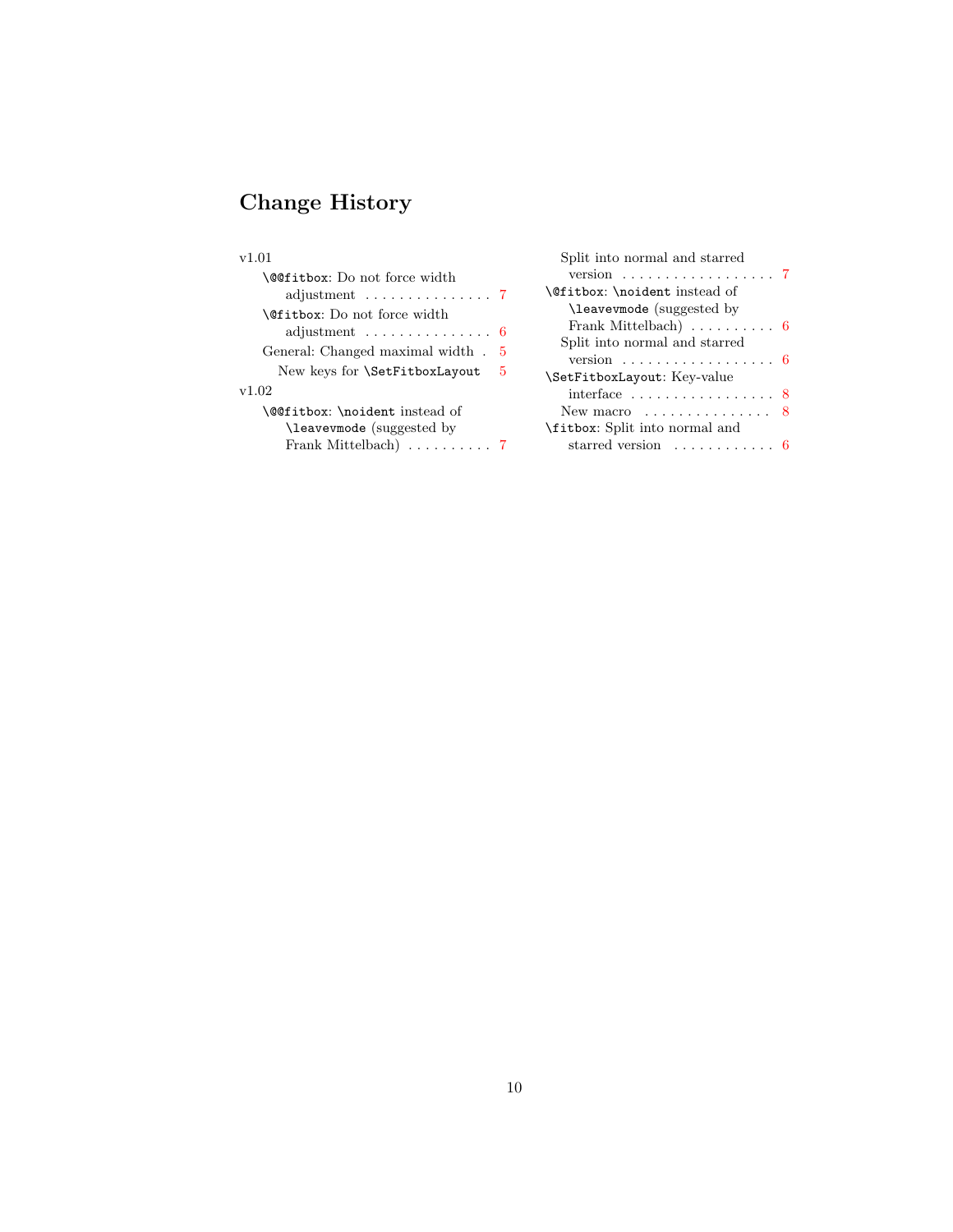# Index

Numbers written in italic refer to the page where the corresponding entry is described; numbers underlined refer to the code line of the definition; numbers in roman refer to the code lines where the entry is used.

| <b>Symbols</b>                                        | \cmdKV@FTBX@maxwidth                                                          | $\text{ifitboxset} \dots \quad 3,$       |
|-------------------------------------------------------|-------------------------------------------------------------------------------|------------------------------------------|
| $\sqrt{QC}$ itbox  38, 103                            | 50, 63, 114, 127, 155                                                         | 29, 30, 40, 104, 144                     |
| \@FTBX@tempa                                          | \cmdKV@FTBX@minheight                                                         | \FTBX@available@height                   |
| 63, 64, 68, 69,                                       | $\ldots \ldots \ldots 54$                                                     | $\ldots \ldots \frac{37}{77}$            |
| 127, 128, 132, 133                                    | 70, 71, 118, 134, 135                                                         | 78, 79, 81, 82,                          |
| $\left\{\text{Cifibox}\dots\dots\quad 38, 39\right\}$ | \cmdKV@FTBX@minwidth                                                          | 83, 84, 85, 88, 97                       |
| $\left\{ \text{Cifstar} \dots \dots \right\}$<br>38   | $\ldots$ 46, 68, 110, 132                                                     | $\Gamma$ $34, 41,$                       |
| $\text{Cetempboxa} \ldots 9, 10$                      | \cmdKV@FTBX@subcapheight                                                      | 42, 43, 44, 91,                          |
| $\{\mathcal{O}$ tempdima                              | . 28, 148                                                                     | 94, 97, 100, 105,                        |
| 12, 13, 15, 17,                                       | $\mathcal{L}$ olumnwidth 46, 110, 150                                         | 106, 107, 108, 141                       |
| 18, 19, 21, 22,                                       |                                                                               | \FTBX@desired@maxheight                  |
| 24, 26, 27, 28,                                       | D                                                                             | $\ldots \ldots \ldots 35$                |
| 86, 87, 89, 93,                                       | $\text{def}$ 29, 38                                                           | 64, 65, 66, 73,                          |
| 145, 146, 147,                                        | $\define@cmdkeys \dots 5$                                                     | 84, 91, 100, 128,                        |
| 148, 149, 150,                                        | $\define@key \dots 8, 11, 20$                                                 | 129, 130, 137, 141                       |
| 152, 153, 154, 155                                    | $\ldots$ . 147, 154                                                           | \FTBX@desired@minheight                  |
| $\text{Utempdim}$ 151, 152, 153                       | $\{dp \dots \dots \dots 44, 108\}$                                            | $\frac{36}{5}, 69, 70, 71,$              |
|                                                       |                                                                               | 73, 85, 86, 94,                          |
| $\mathbf{A}$                                          | Е                                                                             | 133, 134, 135, 137                       |
| \abovecaptionskip 17, 26                              | \edef 10, 19, 28, 149, 155                                                    |                                          |
| $\lambda$ ) advance $\ldots$ 13, 15,                  | \else $92, 96, 99$                                                            | G                                        |
| 17, 18, 22, 24,                                       | \enlargethispage  93                                                          | \Gscale@div<br>$\ldots$ 63, 68, 127, 132 |
| 26, 27, 44, 81,                                       | $\text{expandafter}$ . 46, 50,                                                |                                          |
| 82, 83, 87, 108,                                      | 54, 58, 65, 66,                                                               | н                                        |
| 146, 148, 152, 153                                    | 70, 71, 89, 110,                                                              | $hbox$ 9, 41, 105                        |
|                                                       | 114, 118, 122,                                                                | \hsize $\ldots$ 31, 48,                  |
| в                                                     | 129, 130, 134, 135                                                            | 50, 52, 112, 114, 116                    |
| $\b{baselineskip}$ 13, 22, 83                         |                                                                               | \ht 43, 107                              |
| \belowcaptionskip 18, 27                              | $\mathbf{F}$                                                                  |                                          |
| $\text{box}$ . 91, 94, 97, 100, 141                   | 16, 25, 49, 53, 57,<br>\fi                                                    | L                                        |
|                                                       | 61, 67, 72, 76,                                                               | \ifdim $46, 50, 54,$                     |
| C                                                     | 80, 95, 98, 101,                                                              | 58, 65, 70, 73,                          |
| \cmdKV@FTBX@belowboxspace                             | 113, 117, 121,                                                                | 78, 84, 85, 89,                          |
| . 82                                                  | 125, 131, 136, 140                                                            | 110, 114, 118,                           |
| \cmdKV@FTBX@colsep .                                  | $\text{fitbox} \ldots \ldots 2, \frac{38}{38}$                                | 122, 129, 134, 137                       |
| $\cdots \cdots \cdots 10, 151$                        | $\text{fitbox*} \ldots \ldots \quad 3$                                        | \ifnum $14, 23$                          |
| \cmdKV@FTBX@maincapheight \fitboxnatheight            |                                                                               |                                          |
| $\cdots \cdots \cdots 19, 146$                        | $\ldots$ $2, 3, 30,$                                                          | N                                        |
| \cmdKV@FTBX@maxenlargepage                            | 43, 44, 64, 69,                                                               | $\neq 34$                                |
| . 89                                                  | 107, 108, 128, 133                                                            | $\neq$ 03, 103, 143                      |
| \cmdKV@FTBX@maxheight \fitboxnatwidth                 |                                                                               | \newdimen 2, 3, 35, 36, 37               |
| $\ldots$ 58, 65, 66,                                  | $\frac{3}{63}, \frac{3}{68}, \frac{31}{106}, \frac{42}{127}, \frac{132}{132}$ | $\neq$ 00                                |
| 122, 129, 130, 149                                    |                                                                               | $\n\alpha$ 39, 103                       |